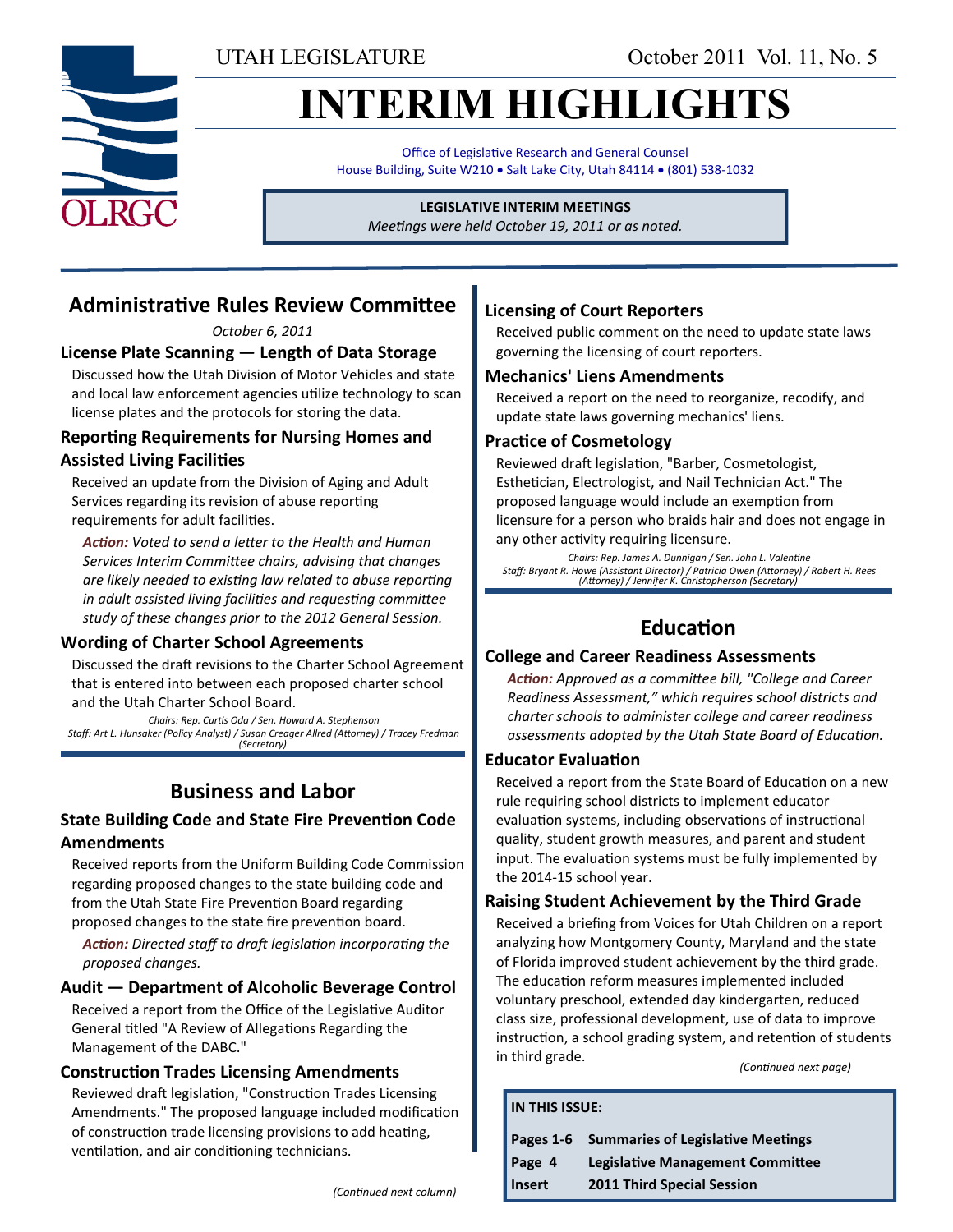### **Statewide Computer Adaptive Testing**

*Action: Approved as a committee bill, with amendments, "Statewide Adaptive Testing." The bill requires school districts and charter schools to administer computer adaptive tests aligned with the common core. The amendments increase the appropriation for computer adaptive tests from \$5,300,000 to \$6,700,000.*

#### **Tax Credits for Private School Scholarships**

Discussed a proposal to provide nonrefundable tax credits for donations made to a scholarship organization to provide scholarships for students who are not achieving in a public school and who qualify to attend a private school.

*Chairs: Rep. Bill Wright / Sen. Howard A. Stephenson Staff: Allison M. Nicholson (Policy Analyst) / Constance C. Steffen (Policy Analyst) / Angela Oakes Stallings (Attorney) / Debra Hale (Secretary)*

# **Government Operations and Political Subdivisions**

#### **Candidate Vacancy Amendments**

*Action: Approved as a committee bill, "Candidate Vacancy Amendments," which authorizes a political party to replace a candidate who resigns because of a disability that prevents the candidate from continuing the candidacy, and amends a requirement that the political party have a bylaw that establishes a procedure for replacing a candidate.*

#### **Cost Savings in State Government**

Discussed whether to allow a state agency to provide for its own fleet, technology, and other needs if it can show a cost savings when compared to the existing means used by an agency to meet those needs.

#### **Definition of Countywide Services**

Received a report from representatives of the Utah Association of Counties and the Utah League of Cities and Towns regarding their efforts to prepare, as requested by the Committee, separate lists of government services best provided by counties and municipalities.

#### **Voter Information Pamphlets**

*Action: Approved as a committee bill, "Voter Information Pamphlets," which amends the dates when information can be submitted for the voter information pamphlet, makes the mailing the pamphlet optional in certain circumstances, and authorizes a notice of the website on which a voter information pamphlet is published and the phone number to call to request the pamphlet by mail.*

#### **Government Access and Management Act - Voter Registration Records**

*Action: Approved as a committee bill, "Government Access and Management Act - Voter Registration Records," which amends the requirement of the Lieutenant Governor and county clerks to make certain records available for public inspection and classifies a voter's email address on a voter registration record as a private record.*

## **Petitions by Candidates or Political Parties**

*Action: Approved as a committee bill, "Petitions by Candidates or Political Parties," which establishes requirements for the form and content of a certificate of nomination petition by an unaffiliated candidate and for a political party registration petition, requires a person who is a resident and of at least 18 years of age to verify the signing of a certificate of nomination petition by an unaffiliated candidate and a political party registration petition, and provides criminal penalties for specified violations.*

### **State Agency Consolidation**

Received a report from the Advisory Council on Optimizing and Streamlining State Government regarding the council's 25 recommendations it considers to have the highest potential for optimizing Utah state government.

### **Voter Registration Amendments**

Discussed ways to increase the accuracy of the state's voter rolls by eliminating the names of individuals who are deceased, who have moved from the state, or who have a criminal conviction that prohibits them from voting.

*Action: Approved as a committee bill, "Voter Registration Amendments," which requires the county clerk to send a notice to a voter who fails to vote in two consecutive regular general elections. Additionally, the bill requires removal of a voter from the official registry upon notification that a voter has registered in another state, notification of a criminal conviction that prohibits a person from voting, or upon a voter's failure to vote in two consecutive elections and* 

*failure to respond to the notice given by the county clerk. Chairs: Sen. Peter C. Knudson / Rep. Kraig Powell / Rep. R. Curt Webb*

*Staff: Art L. Hunsaker (Policy Analyst) / Joseph T. Wade (Policy Analyst) / Victoria Ashby (Attorney) / Emily R. Brown (Attorney) / Wendy Bangerter (Secretary)*

# **Health and Human Services**

## **Medicaid and CHIP Eligibility Determination Study**

Received a report from the Department of Health on the status of a study regarding the eligibility determinations for Medicaid and the Children's Health Insurance Program.

#### **Medicaid Inspector General**

Received a report from the Medicaid Inspector General on steps taken to organize the new Office of Inspector General of Medicaid Services within the Governor's Office of Planning and Budget. Medicaid auditors have been transferred from the Department of Health to the new office.

#### **Medicaid Provider Cost Control**

Received a report from the Department of Health's Division of Health Care Financing on measures it has taken to implement the recommendations and correct the problems identified in the December 2010 legislative audit, "A Performance Audit of Utah Medicaid Provider Cost Control."

#### **Secondhand Smoke**

Received a report from a pediatrician on the effects of secondhand tobacco smoke. The pediatrician recommended medical treatment for people who smoke and legislation to protect children from secondhand smoke.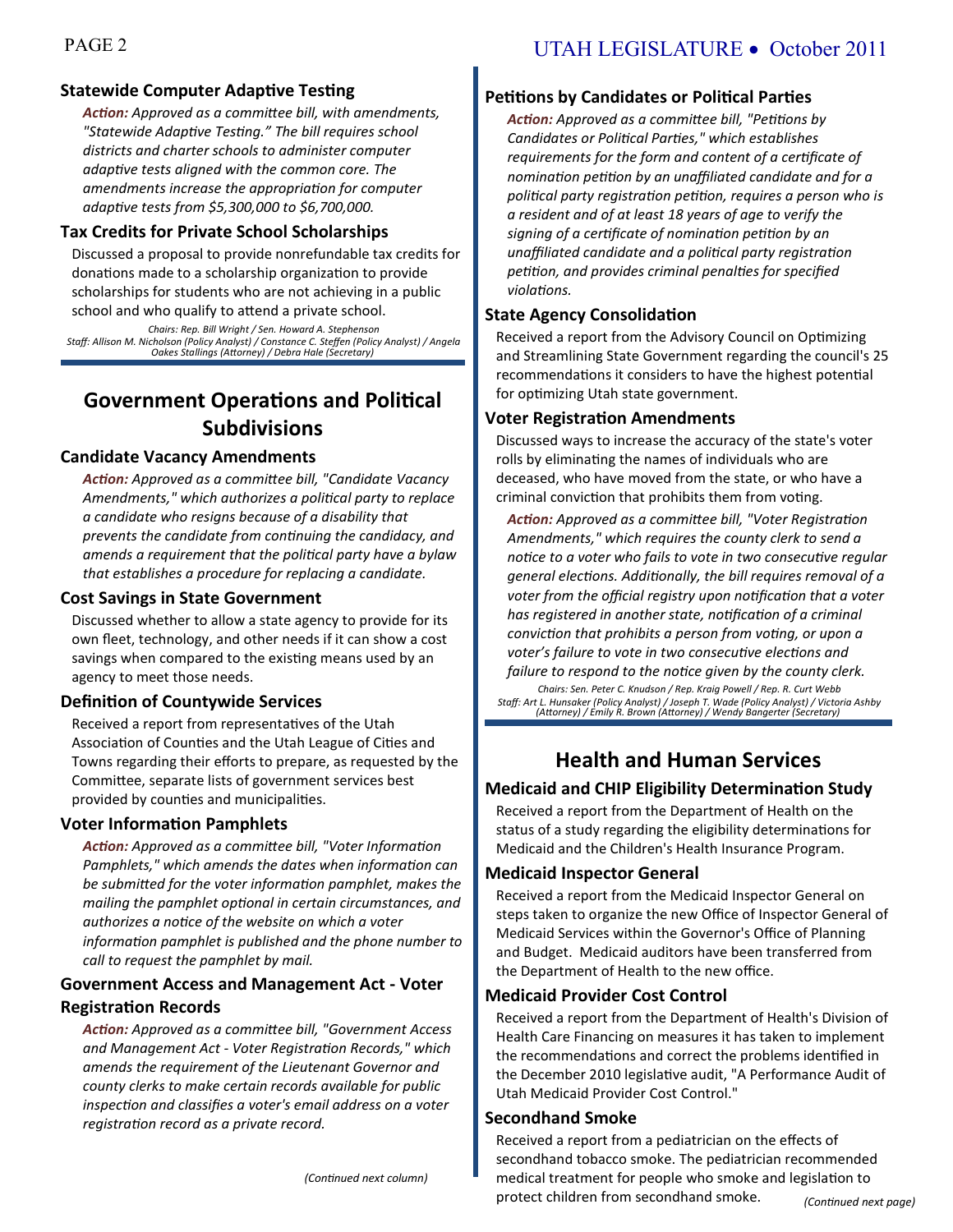#### **State Medical Examiner**

Received reports from the State Medical Examiner and the Utah Highway Patrol on problems created by the statutory exclusion of highway deaths from the definition of accidental deaths, which are under the automatic jurisdiction of the medical examiner. The State Medical Examiner and the Highway Patrol recommended repeal of the exclusion, which would resolve the problem of trying to obtain a physician's signature on the death certificate of the deceased, and would preserve vital forensic evidence in some cases.

*Action: Approved as a committee bill, "Medical Examiner Amendments."* 

*Chairs: Rep. Paul Ray / Sen. Allen M. Christensen Staff: Mark D. Andrews (Policy Analyst) / RuthAnne Frost (Attorney) / Cathy J. Dupont (Attorney) / Kimberly A. Heiner (Secretary)*

# **Health System Reform Task Force**

#### **Cost Containment**

Received a report from the Salt Lake Chamber of Commerce regarding businesses' attempts to restrain the growth of health care spending. The chamber reported that both selfinsured and commercially insured businesses are starting to utilize on-site health care clinics.

#### **Federal Health Care Reform Task Force**

Received a report from Task Force staff on the various types of organization structures within law that could be used to implement a health insurance exchange under the federal Affordable Care Act. The existing governance structure for the Utah Health Exchange appears to comply with the act.

Received a report from the Governor's Office on the development of a response to proposed federal rules related to implementation of the Affordable Care Act.

Received a report from Task Force staff on recently published recommendations by the Institutes of Medicine on federal creation of an essential benefits package under the Affordable Care Act.

#### **Wellness Programs and Incentives**

Received a report from Humana on its Vitality wellness program, which provides non-cash incentives based on the completion of wellness goals verified by electronic monitoring. Humana reported that one study showed use of the program resulted in a 45 percent reduction in insurance claims increases over a five year period.

*Chairs: Rep. James A. Dunnigan / Sen. Wayne L. Niederhauser Staff: Mark D. Andrews (Policy Analyst) / Cathy J. Dupont (Attorney) / Wendy Bangerter (Secretary)*

# **Judiciary, Law Enforcement, and Criminal Justice**

#### **Child Support Advisory Guidelines Report**

Received a report from the 2011 Utah Child Support Advisory Guidelines Committee regarding the study items and recommendations the committee has addressed since its last required report to the Legislature in 2007.

#### **Civil Commitment Amendments**

Discussed amending the process for civil commitments by modifying the Substance Abuse and Mental Health Act to include harmful sexual conduct by mentally ill persons as grounds for civil commitment.

*Action: Approved as a committee bill, "Civil Commitment Amendments."*

#### **Drug Offender Reform Act (DORA)**

Received a report from the Commission on Criminal and Juvenile Justice regarding the implementation, impact, and results of the Drug Offender Reform Act.

#### **Annual Report of DUI-Related Data**

Received a report from the Utah Commission on Criminal and Juvenile Justice which indicated that in CY 2010, the percentage of total crash fatalities that were DUI-related decreased from 12.7 percent to 9.9 percent. Additionally, it was reported that there were 13,816 arrests in FY 2011, 1,469 fewer than in FY 2009.

#### **Housing State Inmates in County Facilities**

Received a report from the Utah Department of Corrections regarding the state's use of county jail facilities to house state inmates and the contracted rates at which the state reimburses the jails. The Department of Corrections uses this practice to manage its inmate population when the number of state inmates exceeds the number of available prison beds.

#### **Kidnap Offender Registry Amendments**

*Action: Approved as a committee bill, "Kidnapping Offender Amendments." This bill provides a procedure for a person on the Sex Offender and Kidnap Offender Registry to petition the court for removal from the registry if the person was convicted of kidnapping (Utah Code Section 76-5-301) or unlawful detention (Utah Code Section 76-5-304), and meets specified requirements.*

#### **Sex and Kidnap Offender Registry**

*Action: Approved as a committee bill, "Sex Offender Registry Chapter." This bill reorganizes Section 77-27-21.5, which establishes the Sex and Kidnap Offender Registry. The proposed changes are technical in nature and would increase accessibility to the current provisions.*

*Chairs: Sen. Mark B. Madsen / Rep. Curtis Oda / Rep. Kay L. McIff Staff: Jerry D. Howe (Policy Analyst) / Nathan W. Brady (Policy Analyst) / Susan Creager Allred (Attorney) / Esther Chelsea-McCarty (Attorney) / Jennifer K. Christopherson (Secretary)*

# **Legislative Information Technology Steering Committee**

*October 17, 2011*

#### **Mobile Devices**

*Action: Recommended to the Legislative Management Committee (LMC) that the mobile phone contract with T-Mobile be extended until the end of 2012.*

*Recommended to the LMC that the Legislature issue a Request for Proposals for mobile devices no later than April 1, 2012, to allow contracts to be in place by 2013.*

*Chairs: Rep. John Dougall / Sen. Curtis S. Bramble Staff: Thomas R. Vaughn (Attorney) / Mark J Allred (IT Manager) / Chelsea B. Lloyd (Secretary) (Continued next page) (Continued next column)*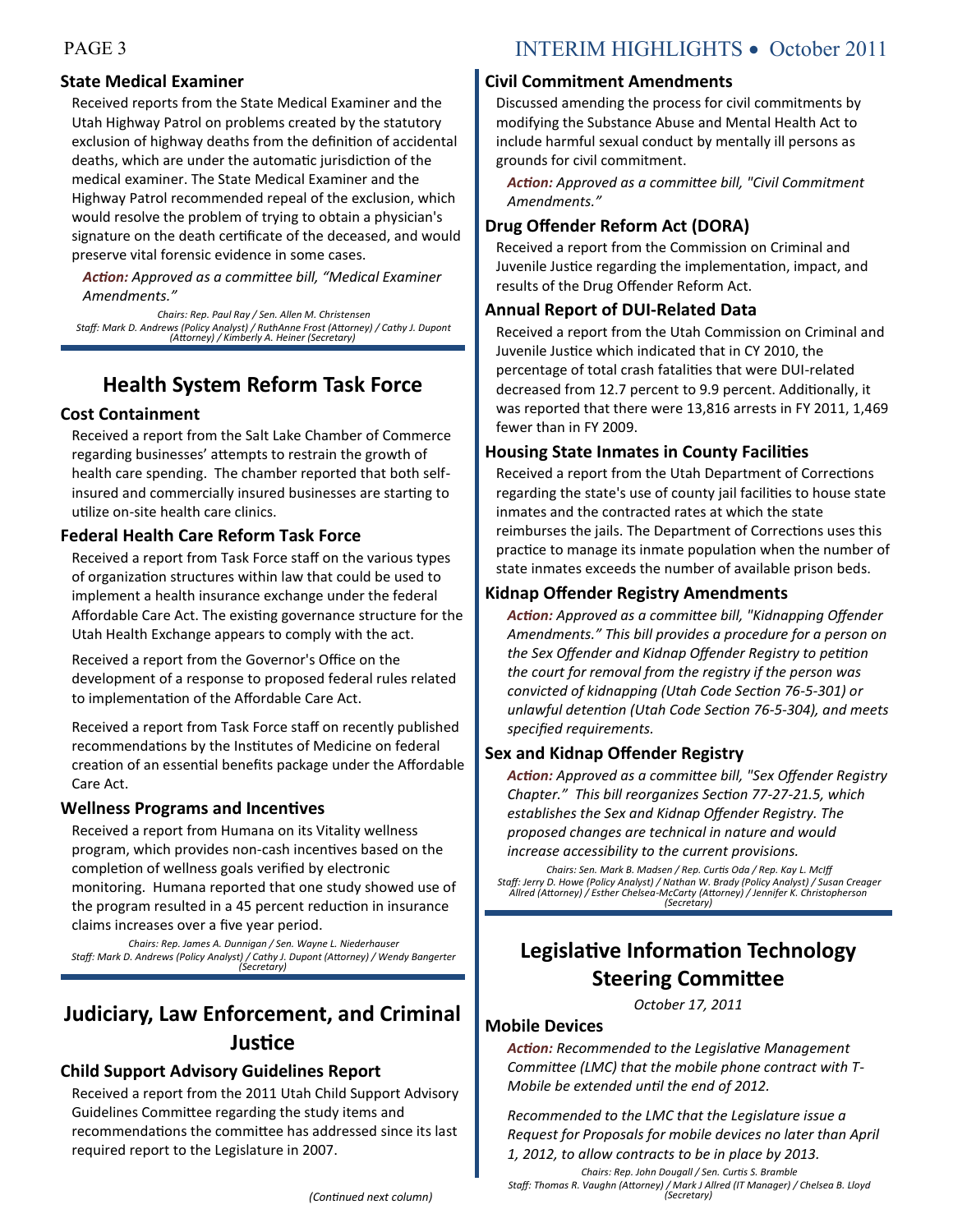# **Legislative Management Committee**

*September 26, 2011*

*Action: Assigned responsibility for awarding the vendor contract for two Requests For Proposals (audio/video streaming and cloud-based email system) to a committee of IT staff specialists and managers from the House, the Senate, and the Office of Legislative Research and General Counsel.*

*Chairs: President Michael G. Waddoups / Speaker Rebecca D. Lockhart Staff: Michael E. Christensen (Director) / John L. Fellows (General Counsel) / Phalin L. Flowers (Administrative Assistant)*

# **Natural Resources, Agriculture, and Environment**

#### **Department of Natural Resources - Law Enforcement Efficiencies**

Received a report from the Department of Natural Resources on proposals for improving efficiencies in its law enforcement responsibilities.

#### **Executive Water Task Force Report**

Received a report from the Department of Natural Resources on legislation being considered by the Executive Water Task Force.

#### **Division of Parks and Recreation Report**

Received a report from the Division of Parks and Recreation on:

- efforts to transfer management of selected parks to local governments;
- selected parks that would be candidates for privatization;
- efforts to reduce reliance on General Fund appropriations;
- park level accounting and identification of profit or loss at each park;
- financial performance incentives;
- the replacement of full time staff with seasonal employees;
- the reduction of law enforcement costs; and
- elimination of certain support staff positions where overlap exists.

*Chairs: Rep. Roger E. Barrus / Sen. Ralph Okerlund Staff: J Brian Allred (Policy Analyst) / Tracy J. Nuttall (Attorney) / Kimberly A. Heiner (Secretary)*

# **Public Utilities and Technology Broadband Deployment and Coordination in Utah**

Received a report from the state's Broadband Advisory Council about the deployment and construction of high capacity broadband access. Currently, 98 percent of all Utah households have a choice of two or more broadband providers. However, only 79 percent have high capacity and that access is concentrated in 15 counties. In the other 14 counties, there is no residential high-capacity access.

#### **Energy Amendments**

Received an introduction from the legislative sponsor to draft legislation that would authorize an electrical corporation to supply electric energy from a renewable energy facility to contract customers.

#### **Energy Production and Consumption**

Received a presentation from the Utah Energy Users Association about the increasing costs of electrical energy, risk shifting, related legislation, and the need for prudency in capital expenditures by regulated utilities. Also discussed the impact of higher demand and environmental regulation on increasing electrical costs.

#### **Western States Energy Development**

Received presentations from the Western Energy Alliance and the Utah Petroleum Association about the cost of developing new energy resources and the impact of regulation.

*Chairs: Rep. Michael E. Noel / Sen. J. Stuart Adams Staff: Richard C. North (Policy Analyst) / Robert H. Rees (Attorney) / Tracey Fredman (Secretary)*

# **Redistricting Committee**

*September 27, 29, October 4, 7, 2011*

#### **Public Hearings**

The Redistricting Committee held four additional committee meetings at the Capitol to continue discussion and take action on State School Board, State Senate, State House, and U.S. Congressional redistricting plans. The Committee adopted and recommended to the full Legislature redistricting plans for consideration in a special session. The Legislature convened in a special session on October 3rd and 4th and concluded on October 17th. The Legislature passed the following redistricting bills:

- S.B. 3001 Third Substitute Utah State Senate Boundaries and Election Designation
- S.B. 3002 Nineteenth Substitute Congressional Boundaries Designation
- H.B. 3001 Sixth Substitute Utah State House Boundaries Designation
- H.B. 3002 First Substitute State Board of Education Boundaries Designation

*Chairs: Rep. Kenneth W. Sumsion / Sen. Ralph Okerlund* Staff: Art L. Hunsaker (Policy Analyst) / Allison M. Nicholson (Policy Analyst) / Benjamin N.<br>Christensen (Policy Analyst) / J Brian Allred (Policy Analyst) / Jerry D. Howe (Policy Analyst) /<br>John Q. Cannon (Managing Polic *Richard C. North (Policy Analyst) / Emily R. Brown (Attorney) / Angela Oakes Stallings (Attorney) / Eric N. Weeks (Deputy General Counsel) / John L. Fellows (General Counsel) / Kimberly A. Heiner (Secretary)*

# **Retirement and Independent Entities Actuarial Study of PEHP's Contingency Reserves**

Received an audit report from the Office of the Legislative Auditor General on the Public Employees Health Program's (PEHP) contingency reserves. The audit recommended contingency reserves of between 50 and 80 days. PEHP also reported that there are currently 111 days of reserves or \$84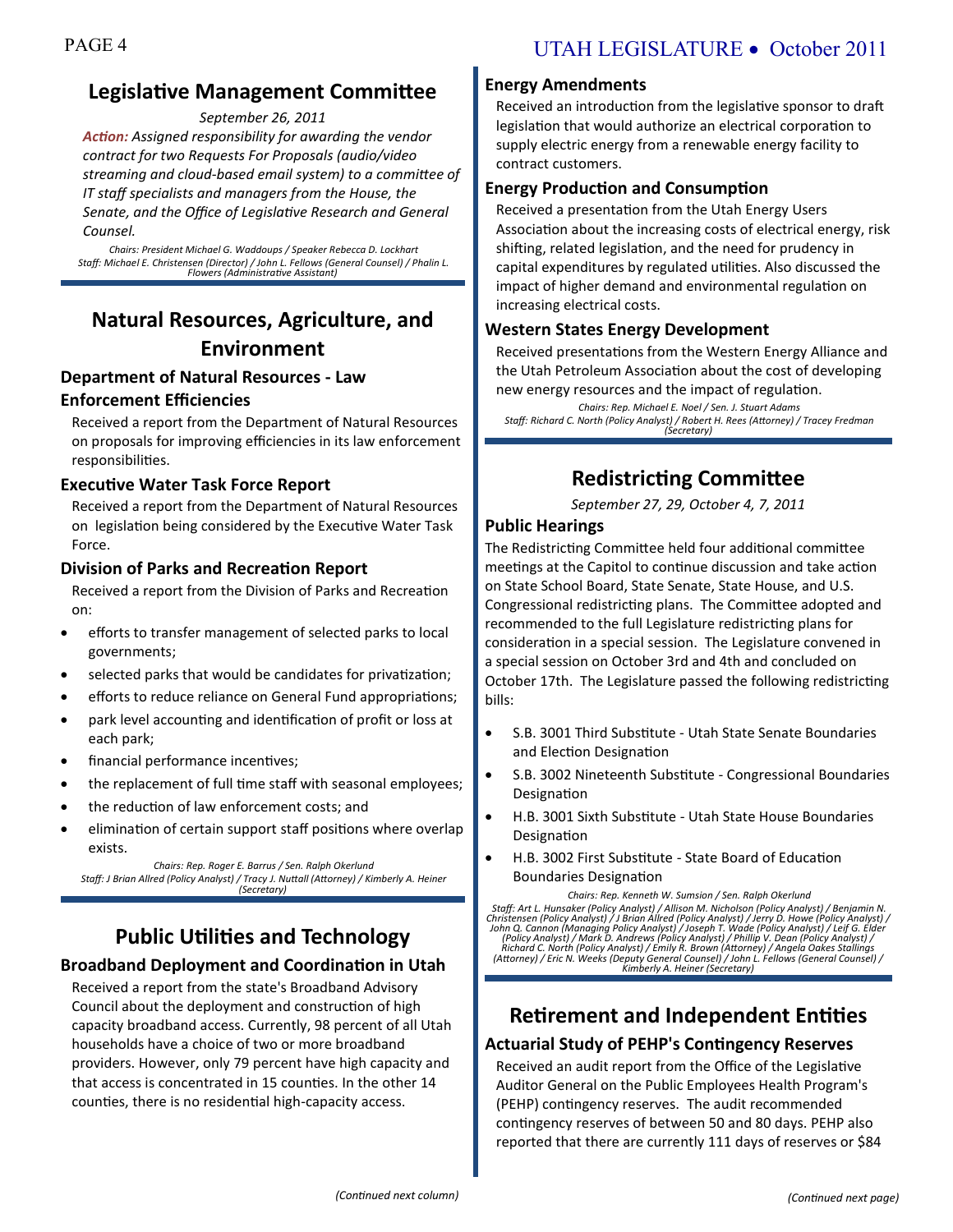million. Accounting for anticipated adjustments at the end of the fiscal year 2011-12, PEHP projects 94 days of reserves.

## **Provision of Health Care Benefits to State Employees**

Received a report from PEHP in response to 2011 General Session H.B. 404, "State Health Insurance Amendments." The report discussed ways to improve how the state provides health insurance to state employees.

*Chairs: Rep. Don L. Ipson / Sen. Daniel R. Liljenquist Staff: Benjamin N. Christensen (Policy Analyst) / Cathy J. Dupont (Attorney) / Shannon C. Halverson (Attorney) / Debra Hale (Secretary)*

# **Revenue and Taxation**

#### **Income Tax Credits**

*Action: Approved as a committee bill, "Extension of Recycling Market Development Zone Tax Credits," which extends the sunset date until 2021 for recycling market development zone tax credits.*

#### **Local Sales and Use Tax**

Discussed distribution of the general local option sales and use tax, including the existing distribution methodology and alternative methodologies that incorporate total wages.

*Action: Directed committee staff to draft legislation providing authority for the Community Impact Board to use grants to address entities affected by the enactment of certain sales tax exemptions and by changes in sales and use tax sourcing provisions.*

### **Sales and Use Tax - Streamlined Sales Tax**

*Action: Approved as committee bills:*

- *"Sales and Use Tax Act Revisions," which addresses streamlined sales tax issues; and*
- *"Sales and Use Tax - Computer Software and Other Tangible Personal Property Amendments," which addresses how computer software and other tangible personal property are taxed.*

#### **Reports and Studies**

Received statutorily-required reports on property tax assessment practices and equal payment agreements, federal tax changes impacting state revenues, a sales and use tax exemption for certain manufacturing equipment, and various income tax credits.

*Action: Approved a motion to recommend continuation of the following tax provisions:*

- *a sales and use taxation exemption for services and accommodations taxed by the Navajo Nation;*
- *life science and technology tax credits; and*
- *severance and sales tax exemptions for oil shale, tar sands, and coal-to-liquids technology.*

#### **Tax Refunds**

*Action: Directed committee staff to draft legislation that addresses tax refunds in light of the recent Utah Supreme Court decision in Ivory Homes v. Utah State Tax Commission.*

# PAGE 5 INTERIM HIGHLIGHTS • October 2011

#### **Taxation of Hotel Accommodation Intermediaries**

Received public comment and discussed the taxation of hotel accommodations when the buyer uses an intermediary, such as a travel website, to make the purchase.

*Action: Directed committee staff to draft legislation establishing the taxable base on hotel transactions made by a reseller and requiring certain disclosures of the amount of tax paid.*

*Chairs: Rep. Patrick Painter / Sen. Curtis S. Bramble Staff: Bryant R. Howe (Assistant Director) / Phillip V. Dean (Policy Analyst) / Rebecca L. Rockwell (Attorney) / Chelsea B. Lloyd (Secretary)*

# **Senate Judicial Confirmation Committee**

*October 17, 2011*

#### **Judicial Confirmations**

- Recommended that Elizabeth Hruby-Mills be confirmed by the Senate as a district court judge in the Third Judicial District.
- Recommended that Ryan Harris be confirmed by the Senate as a district court judge in the Third Judicial District.

The Senate confirmed both Ms. Hruby-Mills and Mr. Harris by unanimous vote on October 19, 2011.

*Chairs: Sen. Scott K. Jenkins Staff: Jerry D. Howe (Policy Analyst) / Susan Creager Allred (Attorney) / Jennifer K. Christopherson (Secretary)*

# **Transportation**

#### **Driver License and Identification Card Amendments**

*Action: Approved as a committee bill, "Driver License and Identification Card Amendments," which amends provisions relating to driver licenses and identification cards.*

#### **Aircraft Registration Report**

Received a report on the progress and results of updating the information contained in the statewide database of all aircraft based within the state and the compliance rates for aircraft registrations for aircraft based within the state.

### **Annual Report of DUI-Related Data**

Received a report from the Utah Commission on Criminal and Juvenile Justice which indicated that in CY 2010, the percentage of total crash fatalities that were DUI-related decreased from 12.7 percent to 9.9 percent. Additionally, it was reported that there were 13,816 arrests in FY 2011, 1,469 fewer than in FY 2009.

#### **Annual State Highway System Changes**

*Action: Requested that committee staff draft a bill that would transfer ownership of portions of three roads (SR-73, SR-68, and SR-197) to Lehi City and Saratoga Springs.*

#### **Driver License Issues**

*Action: Approved as a committee bill, "Driver License Revisions," which amends provisions relating to temporary driver license certificates.*

#### **Ignition Interlock Program Update and Review**

Received a presentation from the Driver License Division on current ignition interlock laws and a presentation from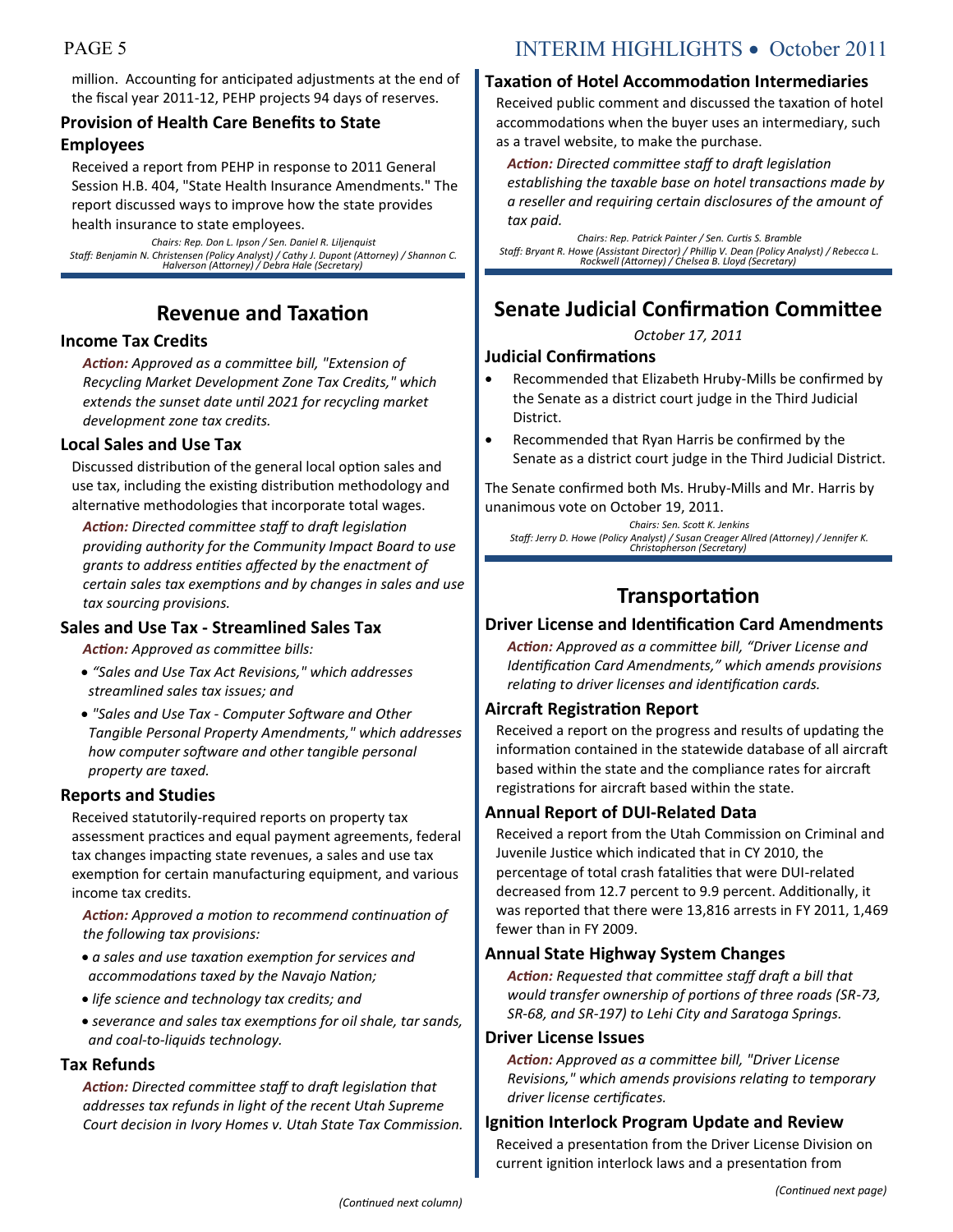#### **OFFICE OF LEGISLATIVE RESEARCH AND GENERAL COUNSEL** HOUSE BUILDING, SUITE 210 PO BOX 145210 SALT LAKE CITY UT 84114-5210



*Editors: Susan Creager Allred & Nathan W. Brady Office of Legislative Research and General Counsel*

**RETURN SERVICE REQUESTED**

For more information about legislative activities, visit the

Utah State Legislature's website at: le.utah.gov

Next Interim Day—November 16, 2011

and mission. The department's mission is to "strengthen Utah's economy by supporting the economic stability and quality of our [Utah] workforce." The Committee asked questions about the department's functions and organization

*(Continued next column)*

# **Department of Workforce Services (DWS) -**

regarding potential efficiencies.

**Organizational Efficiency** Received a presentation from the DWS on its organization

# **Restructuring** Received a report from the DCC on what types of

**Department of Community and Culture (DCC)** 

restructuring would improve efficiency, reduce costs, and better focus the state and its employees on providing community and cultural development opportunities, and serving stakeholders.

Received presentations from the Governor's Office of Planning and Budget, Utah's Division of Administrative Rules, Salt Lake Chamber of Commerce, and the Governor's Office of Economic Development on ways Utah can continue to improve its position as a consistent leader in economic vitality. The presenters discussed ways to improve Utah's business regulatory environment.

**Economic Development Regulatory Environment**

*Action: Directed committee staff to draft legislation to create a task force to study improving the state's economic development regulatory environment.*

## **Governor's Office of Economic Development (GOED) - Organizational Efficiency**

Received a presentation from the Executive Director of GOED on the office's organization and mission. The Committee asked questions about the office's functions and organization

regarding potential efficiencies.

*Chairs: Rep. Jim Bird / Sen. Stuart C. Reid*

*Staff: Benjamin N. Christensen (Policy Analyst) / Peter Asplund (Attorney) / Robert H. Rees (Attorney) / Debra Hale (Secretary)*

# PAGE 6 INTERIM HIGHLIGHTS • October 2011

representatives of the ignition interlock industry and the Utah Association of Criminal Defense Attorneys on the reliability of ignition interlock systems.

*Chairs: Rep. Bradley M. Daw / Sen. Kevin T. Van Tassell Staff: Leif G. Elder (Policy Analyst) / Shannon C. Halverson (Attorney) / Tracey Fredman (Secretary)*

**Workforce Services and Community and Economic Development**